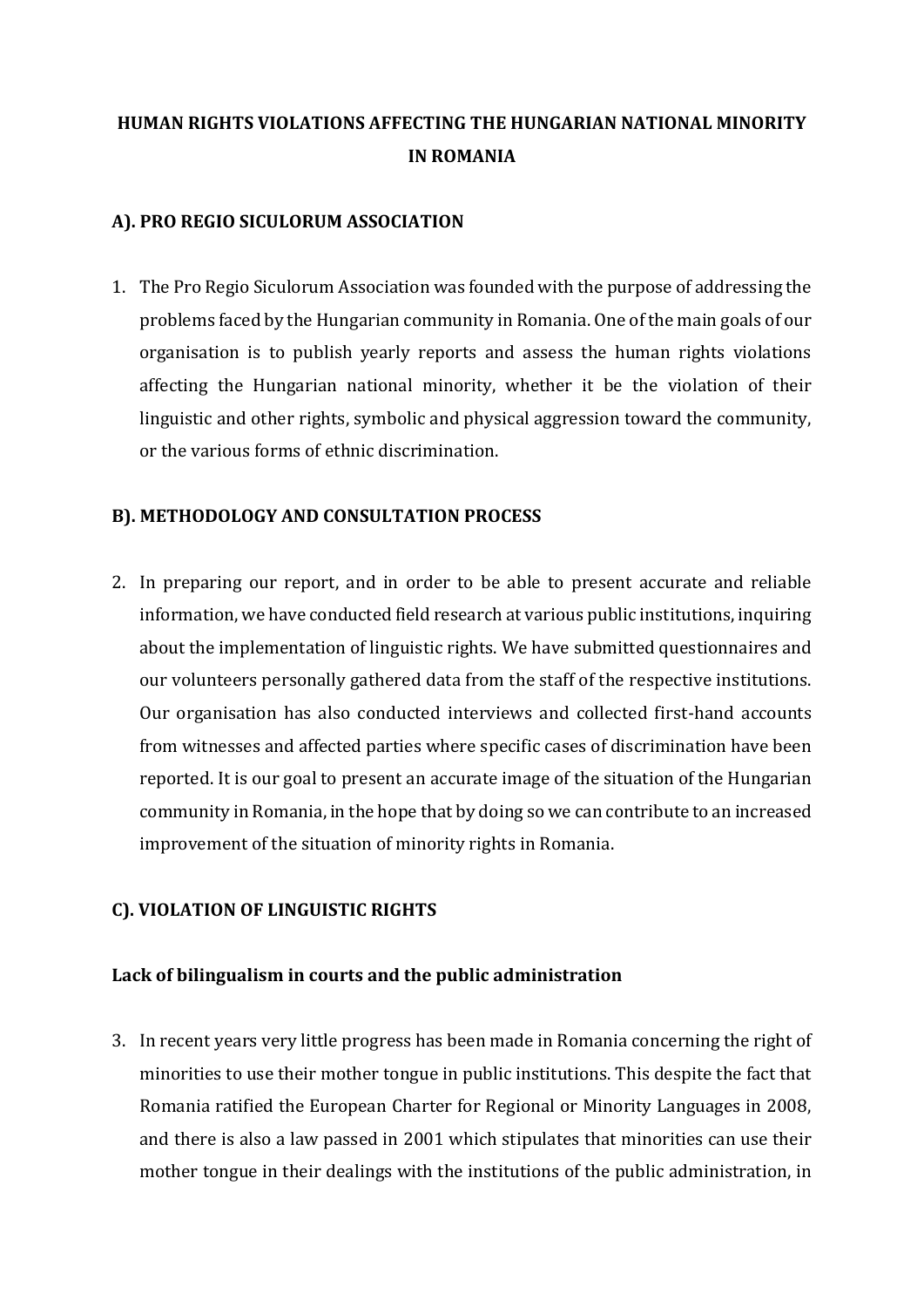the administrative territorial units in which a national minority constitutes at least 20% of the total population. During Romania's revision in the 2nd UPR cycle, the Romanian delegation reiterated the country's commitment to guarantee the use of minority languages in courts and the public administration. However, the implementation of this practice is faulty at best. Our institution found that even in municipalities where the Hungarian population constitutes a majority, not all local council resolutions are translated into Hungarian. Official forms are often not available in Hungarian, thus putting citizens in the position of having to write a petition to either receive one, or to ask for assistance to be able to complete the forms in Romanian.

- 4. In the 2013-2017 period our organisation led a number of inquiries, which concluded that the lack of bilingualism in the judiciary system is a serious problem that Hungarians face when they need to deal with various legal issues. One of the main problems arises from the fact that in typically Hungarian inhabited areas, judges, public prosecutors and policemen are predominantly Romanian, and their working language is exclusively Romanian. While the law clearly states that minorities have the right to use their mother tongue in proceedings related to police and justice, in practice it becomes extremely difficult. In courts the language of the proceedings is Romanian, even if the parties involved speak no Romanian at all. Translation is often not available, and all documents related to cases are written solely in Romanian. This seriously affects the access of Hungarian-speaking individuals to justice in Romania.
- 5. The reason why these linguistic rights are not applied in practice, although the obligation is stipulated in the national legislation, is due to the fact that there are currently no mechanisms that ensure their implementation. The law does not provide the possibility to fine non-compliant local administrations and public institutions. Therefore, we propose an amendment to the existing legislation, which would provide for a more transparent implementation, as well as clear mechanisms of verification and sanctions.

#### **Bilingual signs and inscriptions**

6. There is a grave and ongoing problem concerning the use of bilingual signs, whether it be local councils, schools or other public institutions. In recent years, we have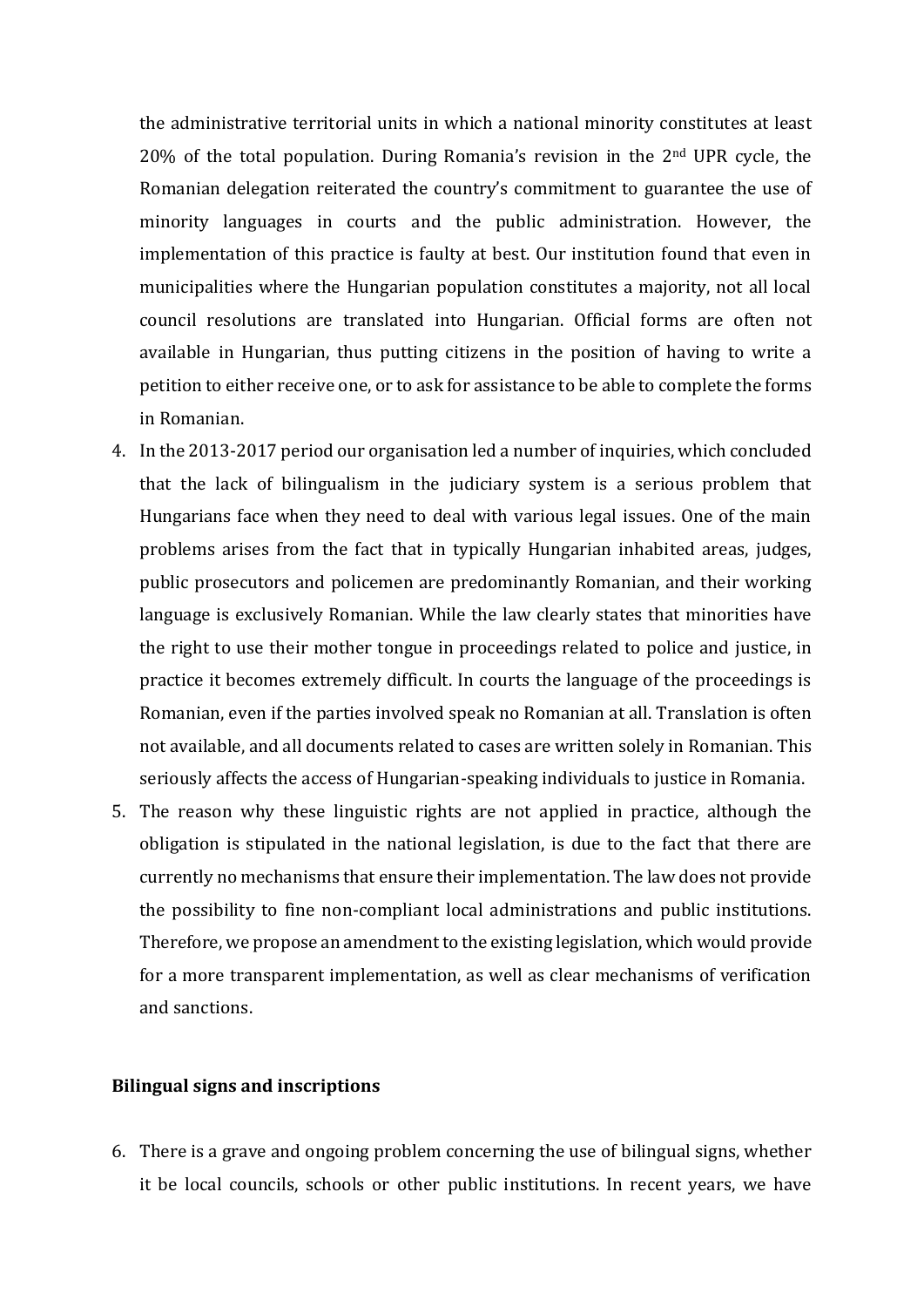witnessed the relentless persecution of bilingual inscriptions by certain local authorities. A situation regarding bilingual street name signs has persisted for years in Tîrgu Mureș, a city with a 43% Hungarian population. Local authorities, in particular the county prefect, the mayor's office and the police department, keep doing everything in their power to hinder the attempts of the Hungarian community to put up bilingual street name signs. They usually enlist a number of alleged legal arguments against translating the names of the streets into Hungarian, some of which verge on the absurd, like affirming that these signs constitute an act of advertising, or that they disturb the traffic.

- 7. There are numerous ongoing lawsuits against various local councils in Szeklerland (where the Hungarian community constitutes 75% of the total population) for putting up inscriptions that read "Községháza" (meaning "Town hall" in Hungarian). The outcome of these lawsuits always amounts to the same verdict: the court orders the inscriptions to be removed. This veritable campaign is a testament to the relentless and wrongful persecution led by Romanian politicians and activists against Hungarian inscriptions.
- 8. Sadly, as evidenced by the cases mentioned above, the Romanian judiciary often supports these unjust causes. The legality of such decisions is debatable, given that the Constitution of Romania, as well as various international treaties and agreements ratified by Romania, clearly guarantee the right of minorities to preserve their linguistic identity, such requests being especially justified in Szeklerland.

## **D). DISCRIMINATION IN THE EDUCATIONAL SYSTEM**

## **Elementary and secondary education**

9. Hungarian pupils continue to be at a disadvantage in comparison to their Romanian colleagues. Some of these disadvantages derive from misapplied legislation or lack thereof, often in cases where the solution requires minimal effort. For instance, exam rules are only available in Romanian, even for small children at the elementary school level. Furthermore, all certificates in the educational system are monolingual, despite the fact that there is a clear wish on the part of the Hungarian community for their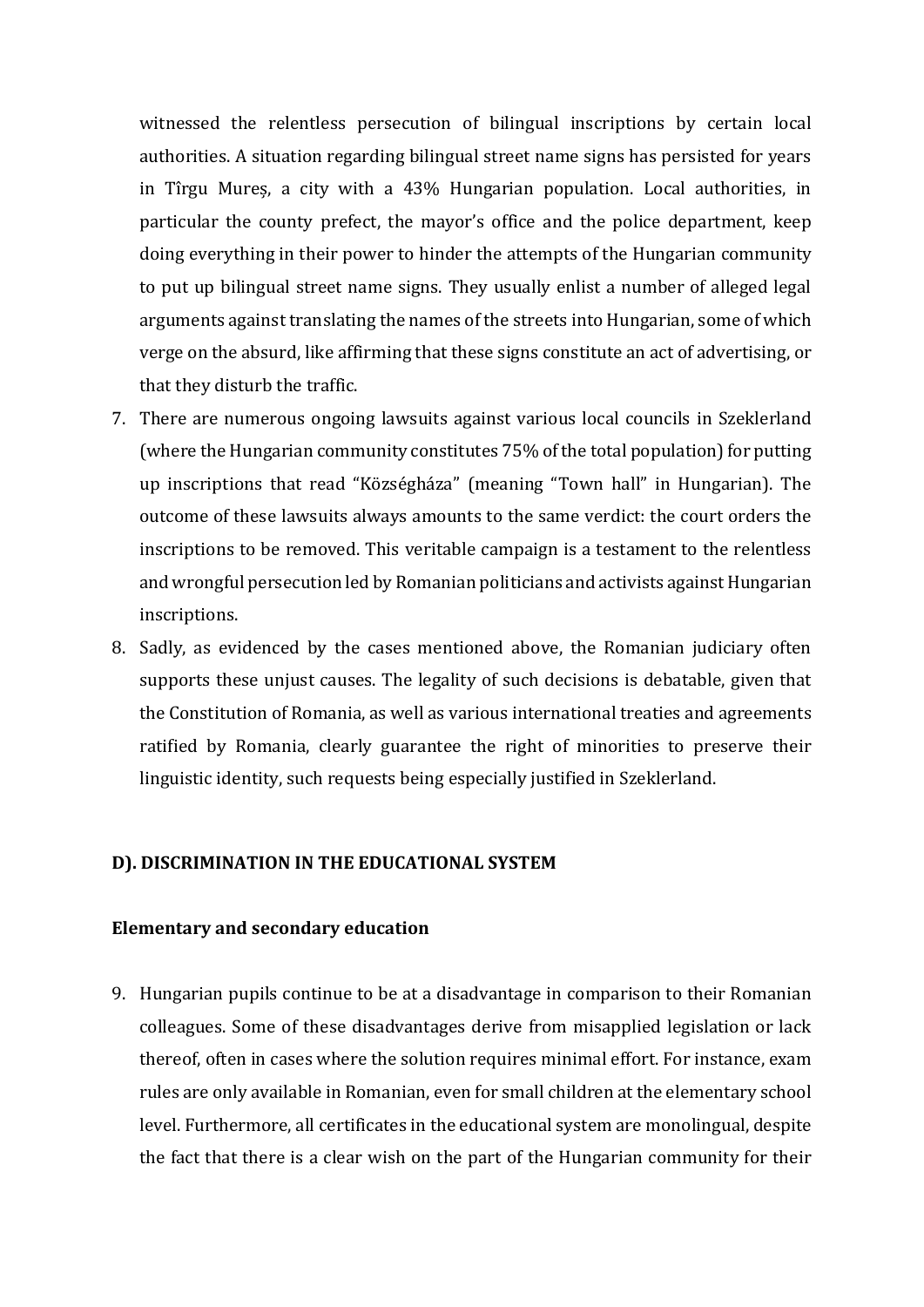children to receive educational documents, including school record cards, leaving certificates and diplomas, in Hungarian.

- 10. After years of repeated requests from teachers, parents and educational experts, the national curriculum was modified, and allows for Hungarian children to study Romanian as a foreign language, instead of studying it as their mother tongue, as was the practice until recently. However, this only applies to pupils at the elementary school level, thus from the 5<sup>th</sup> grade upwards Hungarian pupils are still faced with the challenge of having to study Romanian grammar on the same level as children whose mother tongue is Romanian, not to mention the difficulties that they face when studying literary texts written in archaic Romanian. Moreover, at the start of each school year, Hungarian pupils at the elementary level suffer the consequences of a discriminatory and ill-working educational system: since they now study Romanian according to a modified curriculum, for which the relevant study materials are still in the process of being drafted, pupils and their teachers usually have to wait for months for the Romanian textbooks to be printed.
- 11. Szekler pupils are prevented from learning about their people's history and cultural heritage, as *The History of the Szeklers* schoolbook was banned in 2013, and its writers were threatened with prosecution. Despite the fact that the book was written by renowned historians and academicians, its contents cannot be taught in schools. The 2013 Summary of the Stakeholders' Submissions to the UPR Romania specifically draws attention to the fact that the history and culture of the Hungarian minority is not taught in schools. A recommendation was formulated to the effect that Romania should integrate the Hungarian culture in the school curricula. However, no efforts as to resolving the matter have been made.
- 12. Finally, there is a growing general concern that there are fewer and fewer classes of Hungarian students, even in cases where there is no drop in the number of students, thus forcing Hungarian children to enroll in Romanian classes. A recent case clearly shows the unjustness of such measures and the very damaging effect they can have on the life of an entire community. After many years of struggling to regain property of and to re-open a Hungarian school in Tîrgu Mureș, confiscated by the communist regime from the Roman Catholic Church, the Romanian National Anticorruption Directorate (DNA) accused the school's leadership of corruption for allegedly running the school without authorization – even though the Ministry of Education had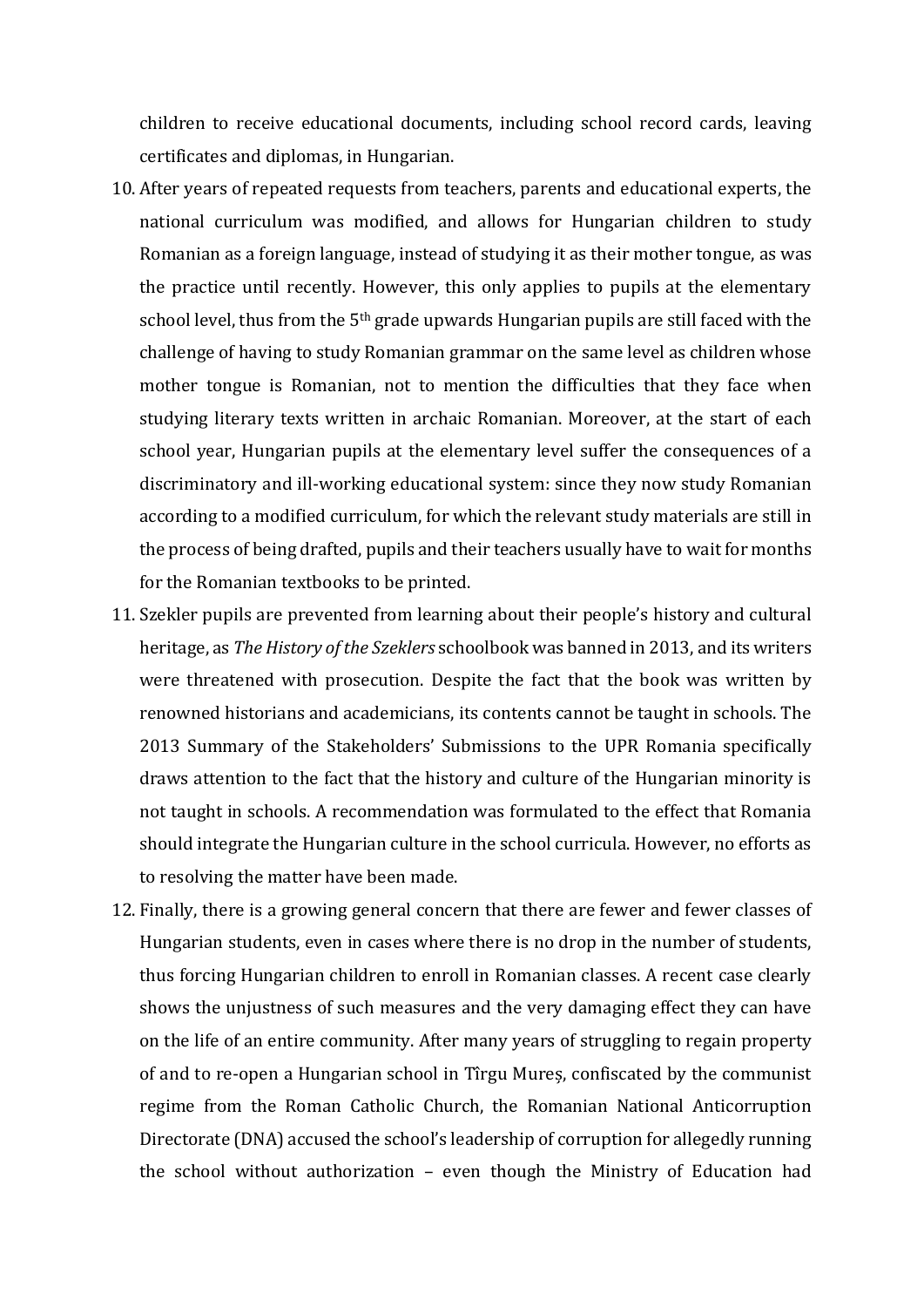previously found everything in order. Currently the situation remains unresolved, the school - as a legal entity - cannot enrol pupils starting next school year, which is an affront to the entire Hungarian community.

13. Having examined the various discriminatory circumstances faced by Hungarian children in the educational system, we propose that at least part of the problem could be solved by giving local administrations and the county inspectorates more autonomy in making decisions regarding the local schools, the number of classes, as well as allowing them the possibility to tailor the school curriculum to the cultural identity of the students.

## **Higher education**

- 14. Ever since the downfall of the communist regime, there has been a clear desire on the part of the Hungarian community in Romania for a state-funded Hungarian university, a request that the Romanian government continues to ignore. In lieu of such a university, a 2011 law on education stipulates that universities must establish separate and independent faculties or departments for minority students. This provision was especially welcome by the Hungarian professors and students of the University of Medicine and Pharmacy of Tîrgu Mureș, who have been asking for a separate department for years. Nevertheless, article 135 of the respective law left this decision to the authority of the university management. Sadly, the Hungarian professors could not prevail upon the Romanian leadership to formally acknowledge the independent Hungarian faculty. Following this, the Ministry of Education refused to approve the new charta of the university, arguing that according to the previously mentioned law, it was in violation of minority rights. Nonetheless, a court order from May 2012 invalidated this decision, stating that the university has complete autonomy in such matters.
- 15. Furthermore, leading figures of the Hungarian community, as well as legal and educational experts have repeatedly expressed their concern over the lack of practical courses in Hungarian. They underline that such a measure could ultimately lead to the cessation of medical training in Hungarian. They argue that without practical courses in Hungarian, there is no need for teaching assistants for these courses, and if there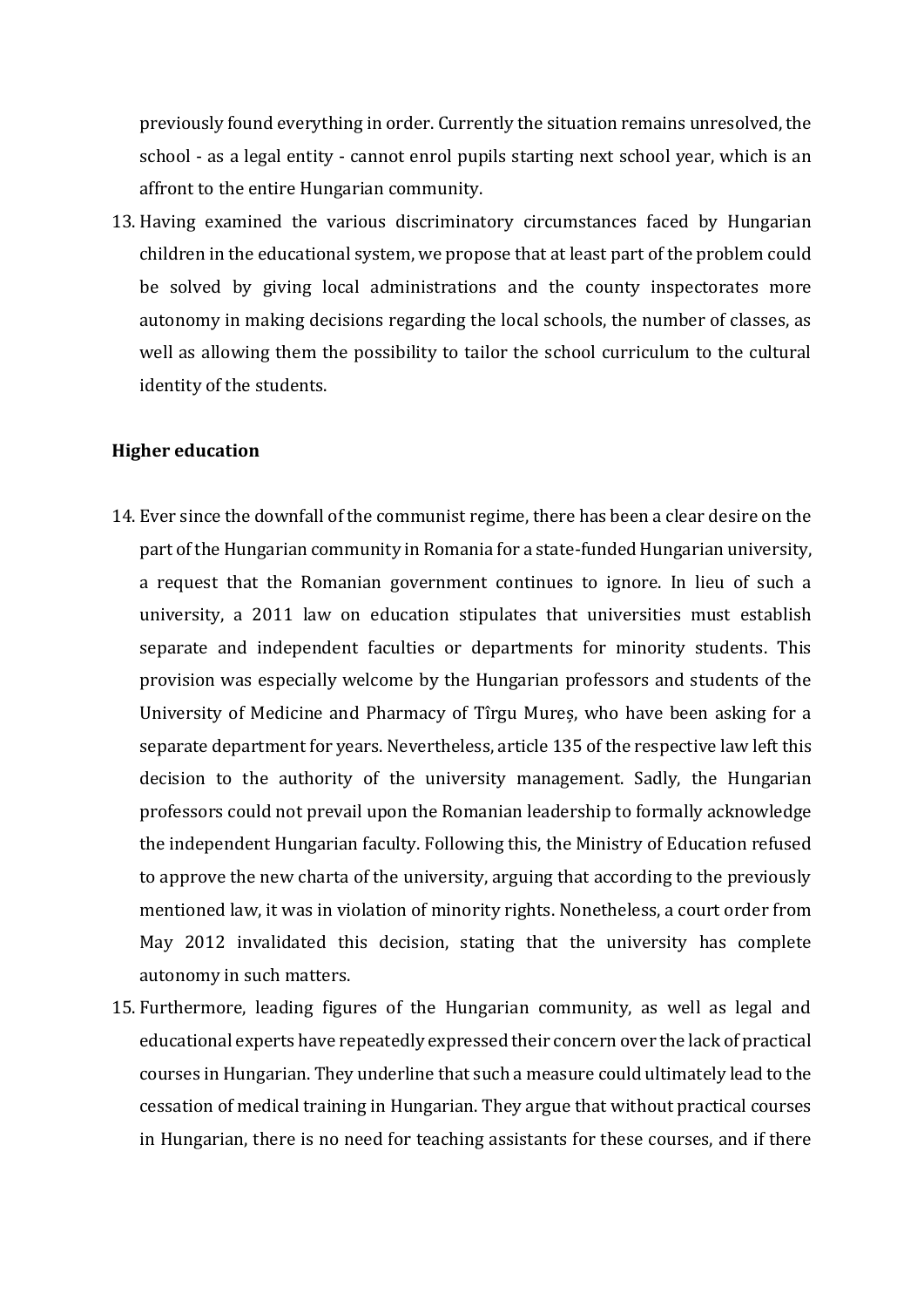are no Hungarian teaching assistants, there will eventually be no Hungarian professors at the University of Medicine and Pharmacy of Tîrgu Mureș.

16. Regarding this matter, it is imperative that the 2011 Education Law should be unequivocally respected, any clauses that allow for interpretations should be clarified and any regulation that allows the possibility of evading the creation of separate departments for minority students, should be erased.

## **E). PERSECUTION OF HUNGARIAN SYMBOLS**

## **Persecution of the Szekler flag**

17. The persecution led by Romanian political leaders and authorities against the symbols and identity markers of the Hungarian community has caused a series of heated debate. There are tens of ongoing lawsuits led by Romanian authorities and activists against Hungarian mayors and local councils, for putting up the Szekler flag on buildings of the local administration. After several unfavourable court rulings, it is currently forbidden to raise the regional flag of Szeklerland on institutions or anywhere outside, even though there is no law in place that expressly prohibits the use of regional flags, and what is more, the flags of other Romanian regions, like Bucovina for instance, are allowed without any restrictions.

## **Banning the flag of Transylvania**

- 18. Both in 2015 and in 2016, during the festivities organised on the National Day of Hungarians on the 15th of March in Cluj-Napoca/Kolozsvár, a few participants carrying the flag of Transylvania were pulled aside by police officers disguised as civilians, and were threatened with a fine if they refuse to roll up the flags. The police argued that the flag of Transylvania is discriminatory, since it does not represent Romanians.
- 19. Such a measure of persecution against the symbols and identity markers of the Hungarian community in Romania is unacceptable, given that by ratifying the Framework Convention for the Protection of National Minorities, Romania has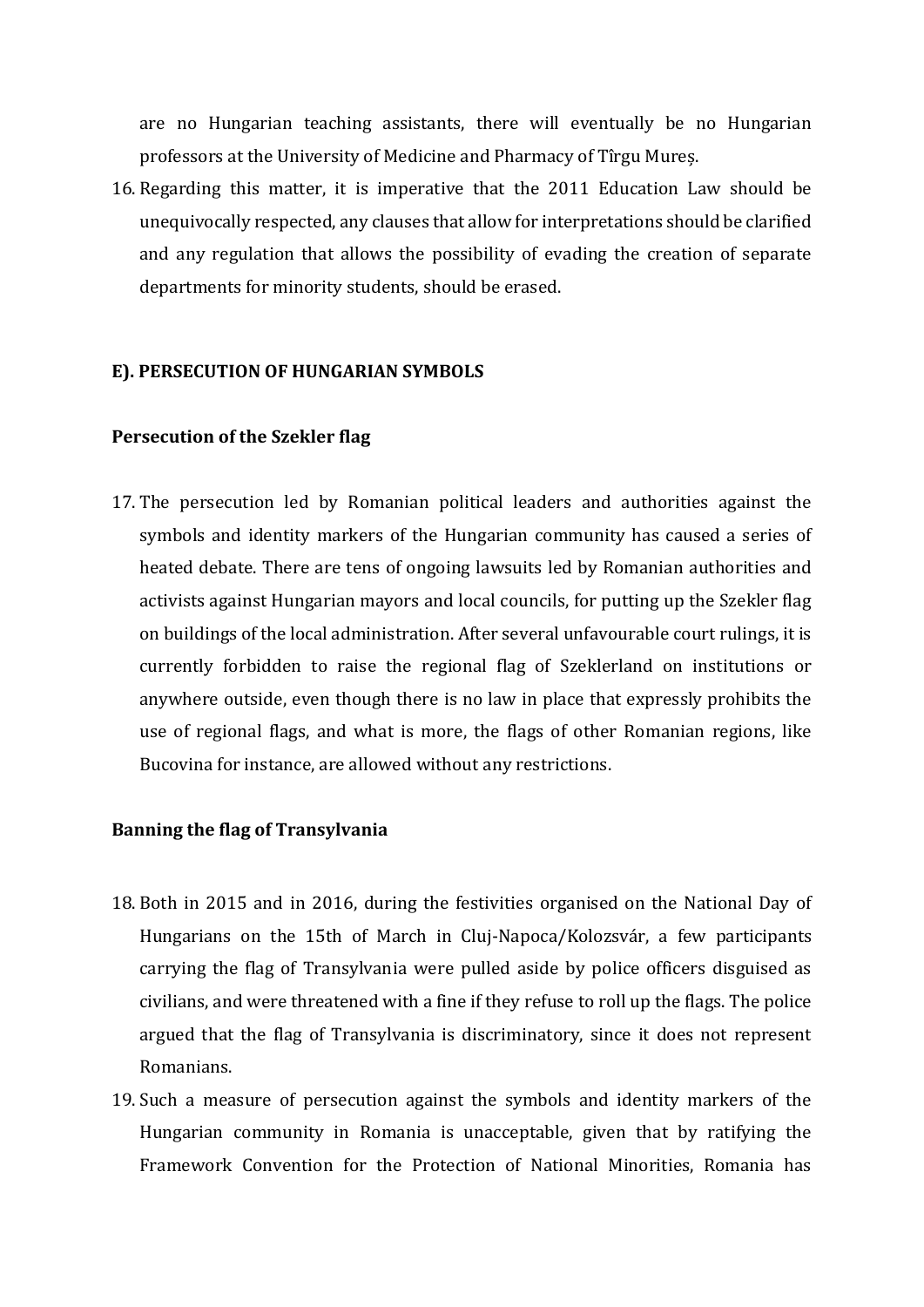committed to preserving the cultural identity of its national minorities. We recommend that these commitments be honoured, and for the Romanian state to adopt relevant laws to this effect, which clearly stipulate the right of minorities to use their national and regional symbols.

## **F). RESTITUTION OF CHURCH PROPERTY**

- 20. Despite the international commitments and the national legislation passed, Romania continues to be in debt regarding the restitution of church property confiscated during the communist regime from the Greek Catholic Church and the mostly Hungarian churches (Roman Catholic, Reformed, Unitarian and Lutheran). The summary of the stakeholders' submissions to Romania's 2008 UPR also draws attention to this particular issue, and yet, the restitution process in Romania has been stagnating for years. What is more, many previously restituted properties are now being renationalised, usually on grounds of procedural exceptions. Such is the case of the Székely Mikó High School in Sfântu Gheorghe, formerly returned to the Reformed Church, only to be renationalised in 2014, despite documentary evidence from the communist period, which makes it clear that the school had been confiscated from the said church.
- 21. The issue of the stagnating and often reversed restitution processes in Romania is an affront to human rights and an open discriminatory campaign against certain religions, especially those of the minorities.

## **G). THE RIGHT TO ASSEMBLY**

22. Szeklers annually commemorate Szekler Freedom Day on the  $10<sup>th</sup>$  of March in Tîrgu Mureș. In 2015 the organisers of the event (the Szekler National Council) submitted a petition to the local authorities, in which they asked for the approval of a march in support of the region's autonomy to be held within this commemorative celebration. The mayor of Tîrgu Mureș denied this request, disregarding the people's right to protest, which is unacceptable in any democratic society. The mayor is generally aided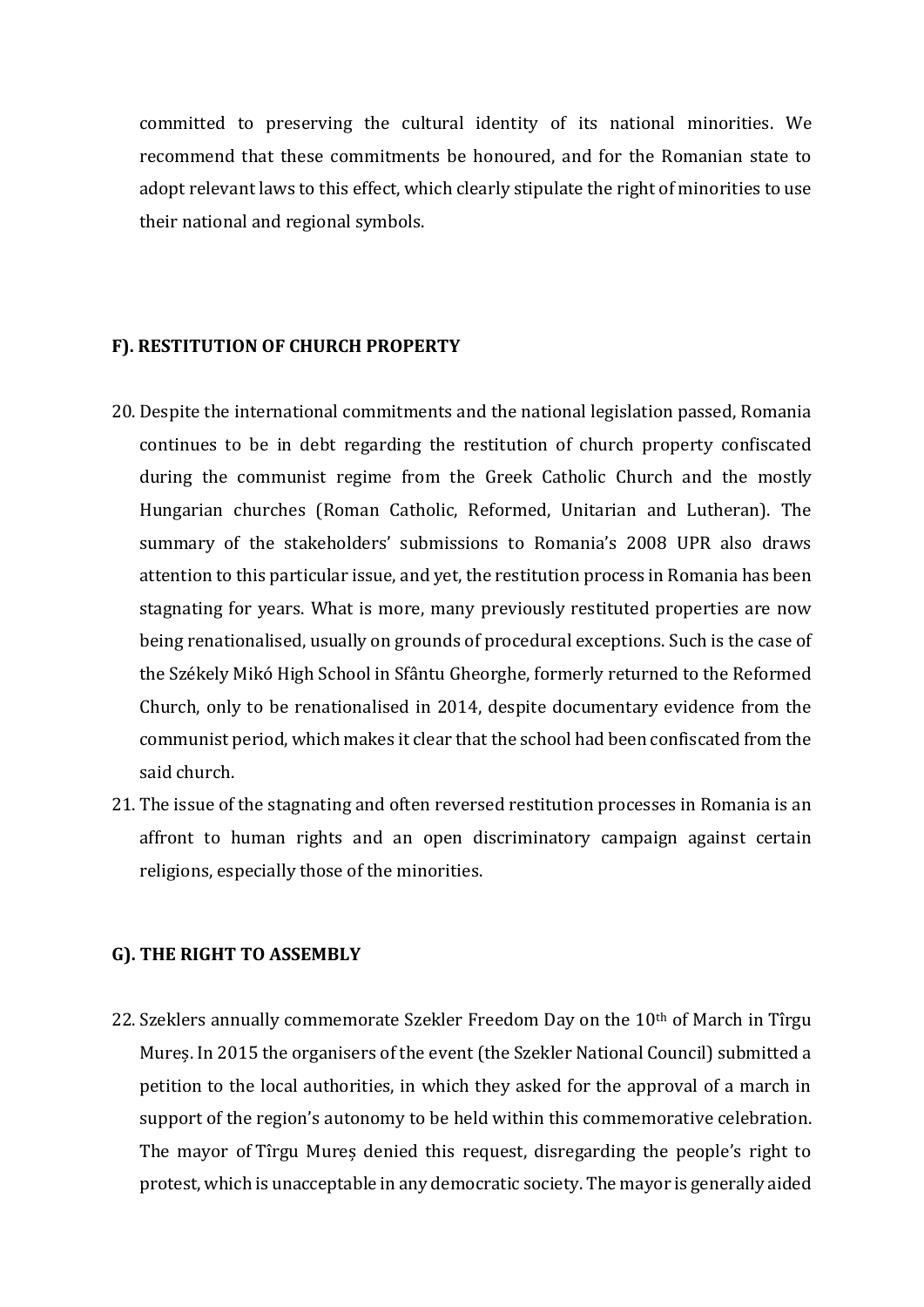in such measures by the local police, who on this particular occasion appeared in great numbers to "safeguard" the public order, even though there was no marching, only the planned commemoration.

- 23. During the 2016 Szekler Freedom Day march 84 participants were fined, mostly for carrying the Szekler flag, which the police said could be used as a weapon. As in 2015, the mayor and the police used every tool at their disposal to discourage the Szekler community from marching for autonomy on Szekler Freedom Day, ranging from verbal intimidation to legal action.
- 24. The freedom of peaceful assembly and the freedom of expression is a right that Romania has committed to guarantee not only for national minorities, but for all its citizens in equal measure, through the Constitution, as well as various international human rights agreements. As we have witnessed however, in practice these freedoms are not applied equally for the Hungarian community, which is in clear violation of the above-mentioned commitments.

# **H). HATE SPEECH AND ANTI-HUNGARIAN DISCOURSE IN THE MEDIA**

- 25. Provocative media campaigns directed against the Hungarian community periodically appear in the Romanian media. These very often misrepresent facts in order to incite negative public opinion, which in turn aids Romanian political parties in promoting their nationalist agenda.
- 26. Anti-Hungarian sentiment and hate speech have risen to alarming proportions in Romania recently, as social media and news channels have been overflooded with nationalistic messages directed against the Hungarian community by Romanian politicians, journalists, social media influencers and opinion-makers. In the midst of a political crisis, the Romanian political elite, with considerable boost from the media, once again tried to turn the public opinion against the Hungarian community in Romania. Instead of focusing on the issues at hand, namely an internal crisis within the largest political formation in Parliament - with the potential of turning into a veritable governmental crisis -, the media quickly managed to divert the public's attention by launching a tirade of lies and openly xenophobic comments against the Hungarian community. This heightened anti-Hungarian atmosphere eventually